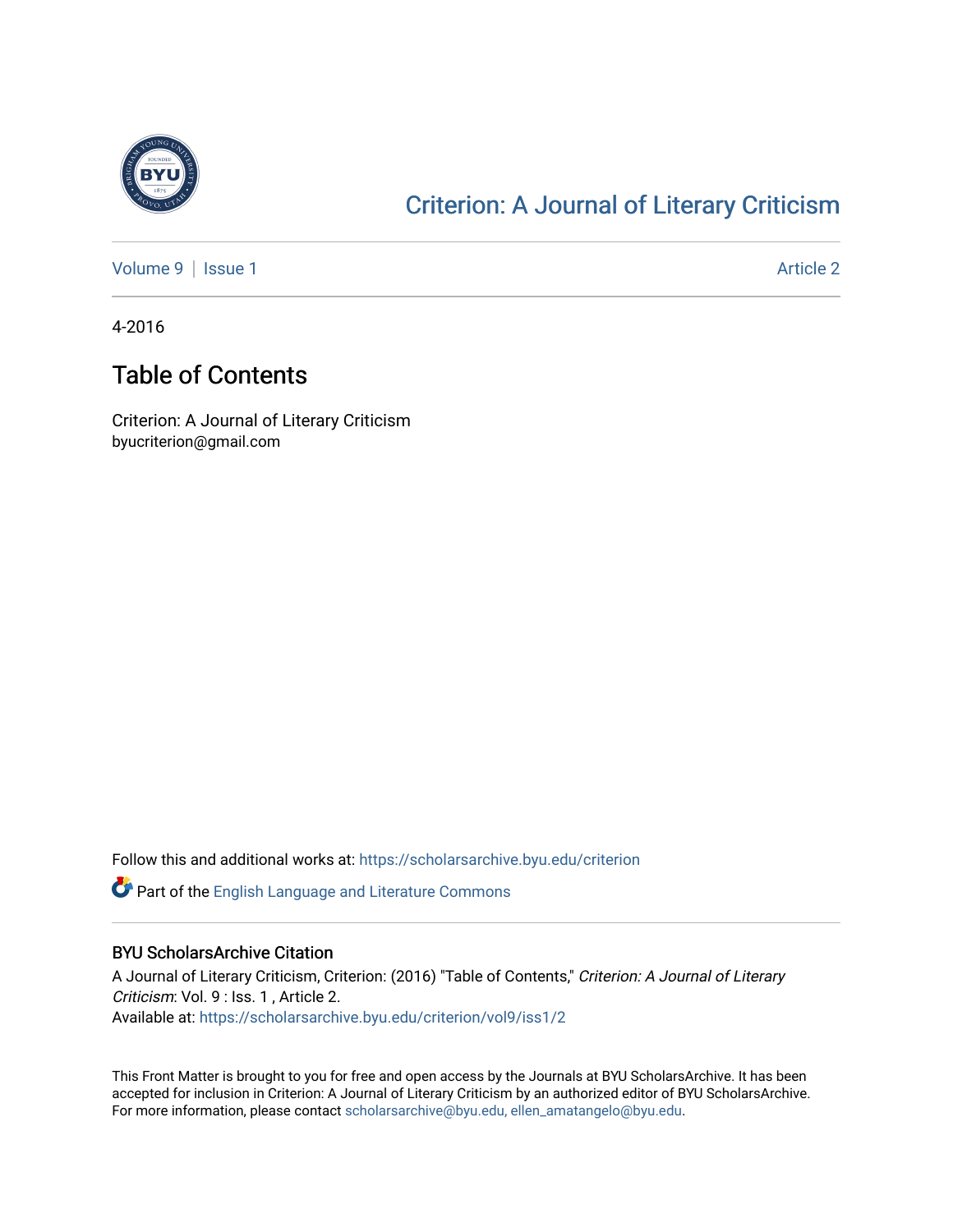# Contents

# ii Editors' Note

*Chelsea Lee & Sarah Barlow*

### 1 Morality and Pleasure in Tim O'Brien's *The Things They Carried*

*Sarah Bonney*

### 11 Unmooring and Anchoring Bigger Thomas:

Ontological Confusion and Mercy in Richard Wright's *Native Son Davey Cox*

# 26 Reexamining Virtue in *Arthur Mervyn*

*Clarissa McIntire*

#### 35 The Weight of "Glory": Emily Dickinson, George Eliot, and Women's Issues in *Middlemarch Megan Armknecht*

# 47 The Art of Death:

Murder According to Poe, Hitchcock, and De Quincey *Jeanine Bee*